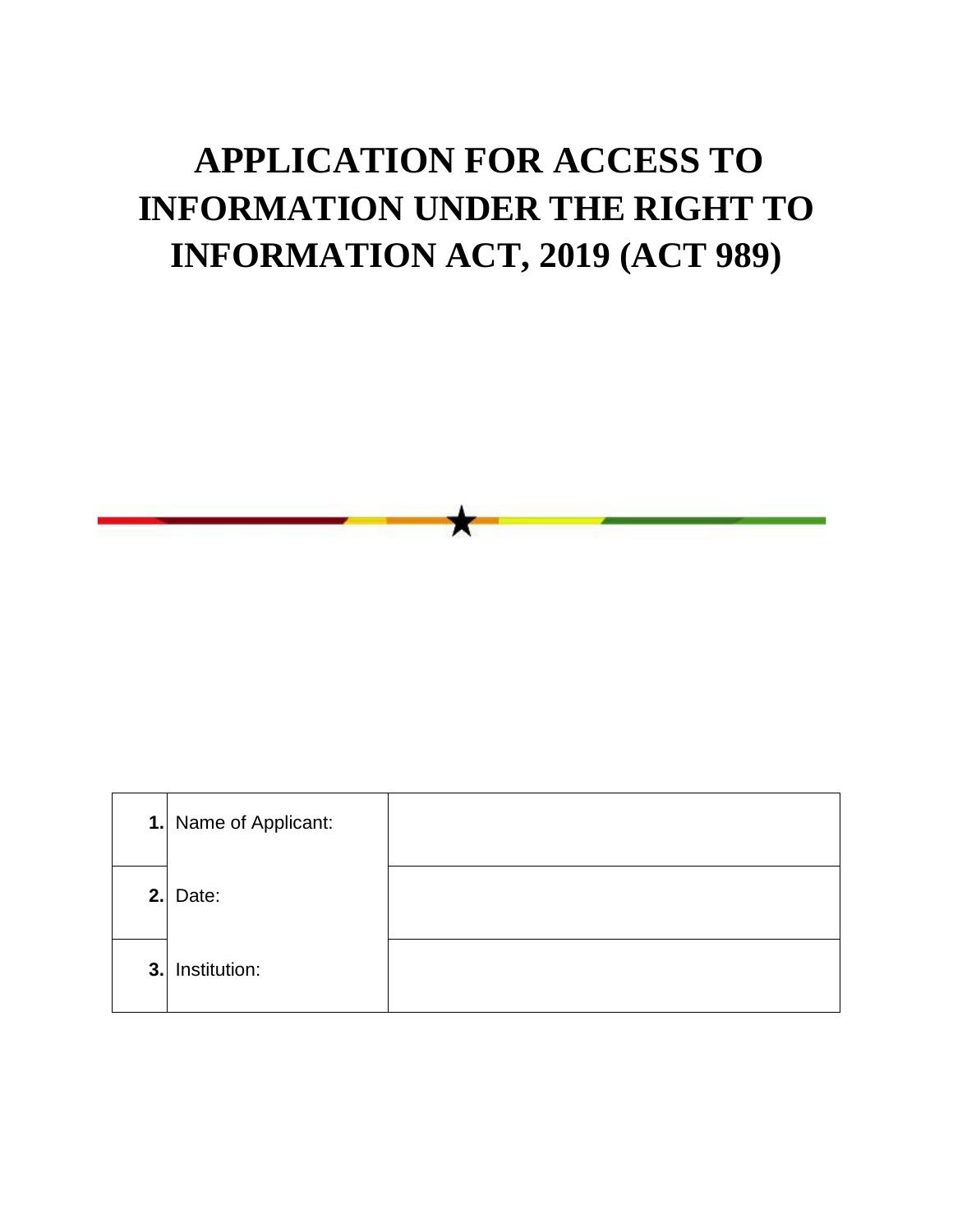| 4.  | Date of Birth:                                                                                                    | DD:                  |           | MM:                                                   | YYYY:                      |
|-----|-------------------------------------------------------------------------------------------------------------------|----------------------|-----------|-------------------------------------------------------|----------------------------|
| 5.  | Type of Applicant:                                                                                                | Individual $\square$ |           |                                                       | Organization/Institution □ |
| 6.  | <b>TIN Number:</b>                                                                                                |                      |           |                                                       |                            |
| 7.  | If Represented, Name of Person<br><b>Being Represented</b>                                                        |                      |           |                                                       |                            |
| 7a. | Capacity of Representative:                                                                                       |                      |           |                                                       |                            |
| 8.  | Type of Identification:                                                                                           |                      | □Passport | □National ID Card<br>□Voter's ID<br>□Driver's License |                            |
| 8a. | ID Number:                                                                                                        |                      |           |                                                       |                            |
| 9.  | Description of the Information being sought (specify the type and class of<br>information including cover dates): |                      |           |                                                       |                            |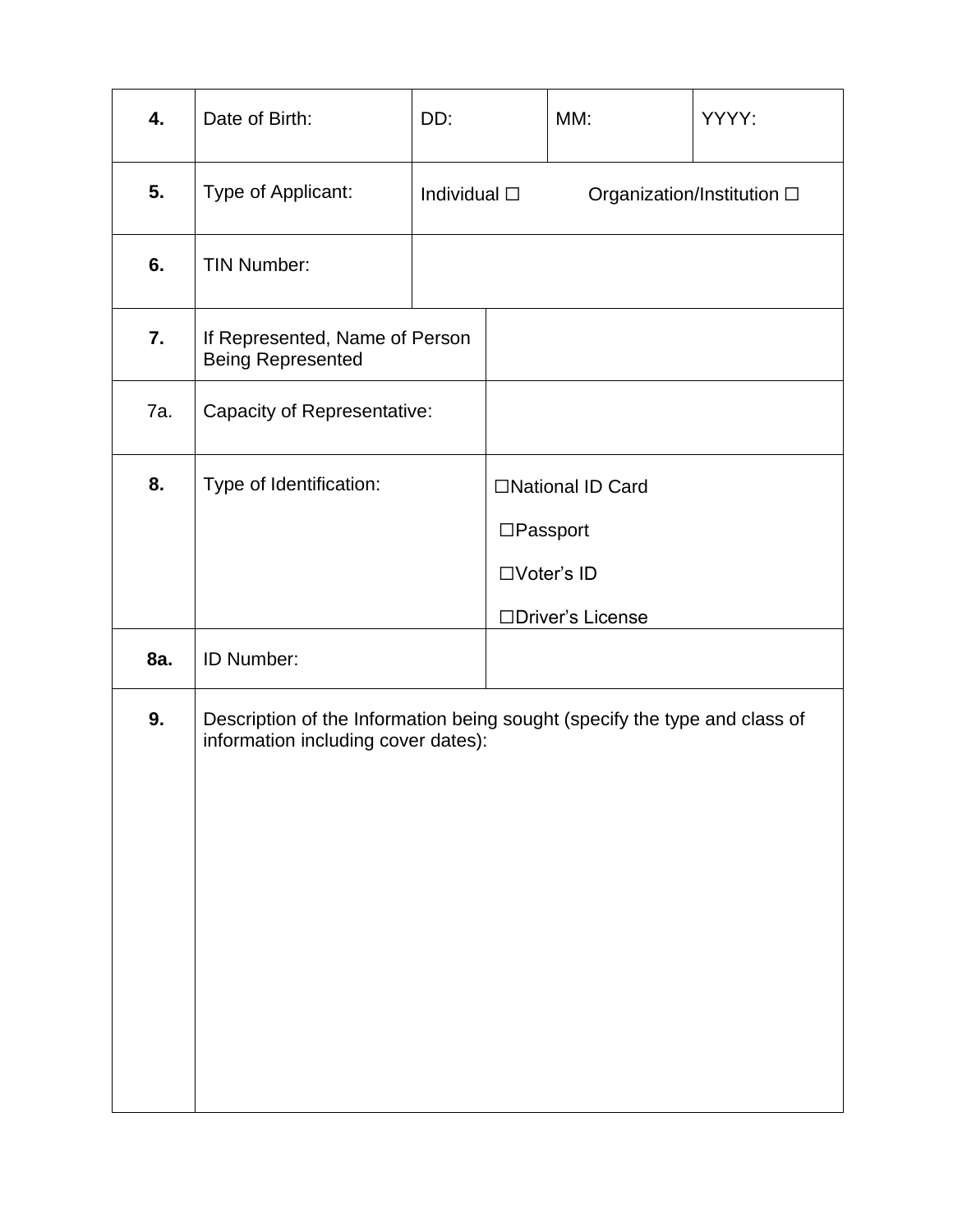| 10.  | Manner of Access:                                                                                                                                                                                             | □Inspection of Information<br>□ Copy of Information<br>□Viewing / Listen<br>□Written Transcript |  |
|------|---------------------------------------------------------------------------------------------------------------------------------------------------------------------------------------------------------------|-------------------------------------------------------------------------------------------------|--|
|      |                                                                                                                                                                                                               | $\Box$ Translated (specify<br>language):                                                        |  |
| 10a. | Form of Access:                                                                                                                                                                                               | $\Box$ Hard copy<br>□Electronic copy<br>$\Box$ Braille                                          |  |
| 11.  | <b>Contact Details</b>                                                                                                                                                                                        | □Email Address:<br>□Postal Address<br>□Digital Address:<br>□Telephone:                          |  |
| 12.  | Applicant's signature/thumbprint:                                                                                                                                                                             |                                                                                                 |  |
| 13.  | Signature of Witness (where applicable)<br>"This request was read to the applicant in the language<br>the applicant understands and the applicant appeared to<br>have understood the content of the request." |                                                                                                 |  |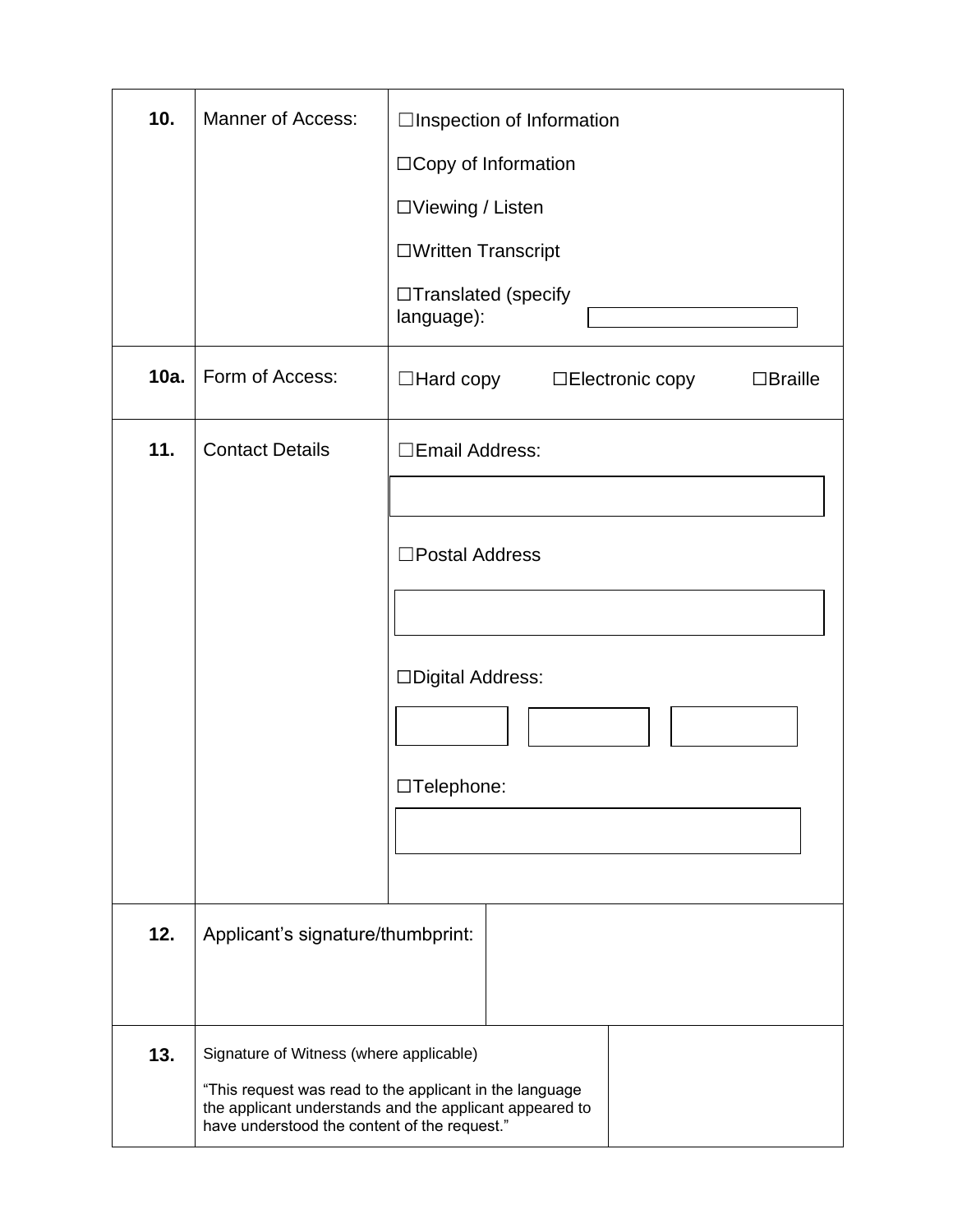| <b>NOTICE OF DECISION</b><br>(Official Use Only) |                                                |                                                   |  |  |
|--------------------------------------------------|------------------------------------------------|---------------------------------------------------|--|--|
| 14.                                              | <b>FOR OFFICE USE:</b>                         |                                                   |  |  |
|                                                  | Received By:                                   |                                                   |  |  |
|                                                  |                                                | Date Submitted: <b>National Property Property</b> |  |  |
|                                                  | (Information Officer)                          |                                                   |  |  |
|                                                  | 15. DECISION:                                  |                                                   |  |  |
| 15a.                                             | □ Access Granted                               |                                                   |  |  |
|                                                  | □Partial Access Granted                        |                                                   |  |  |
|                                                  | <b>Reason for Partial Access:</b>              |                                                   |  |  |
|                                                  |                                                |                                                   |  |  |
|                                                  |                                                |                                                   |  |  |
|                                                  |                                                |                                                   |  |  |
|                                                  |                                                |                                                   |  |  |
|                                                  |                                                |                                                   |  |  |
|                                                  |                                                |                                                   |  |  |
|                                                  |                                                |                                                   |  |  |
| 15b.                                             | □ Application Transferred                      |                                                   |  |  |
|                                                  |                                                |                                                   |  |  |
|                                                  |                                                |                                                   |  |  |
| 15c.                                             | □Deferred Access                               |                                                   |  |  |
|                                                  | <b>Reason for Deferment</b>                    |                                                   |  |  |
|                                                  | □Information will be published within 90 days  |                                                   |  |  |
|                                                  | □Information is yet to be submitted            |                                                   |  |  |
|                                                  | Duration of Deferment: _______________________ |                                                   |  |  |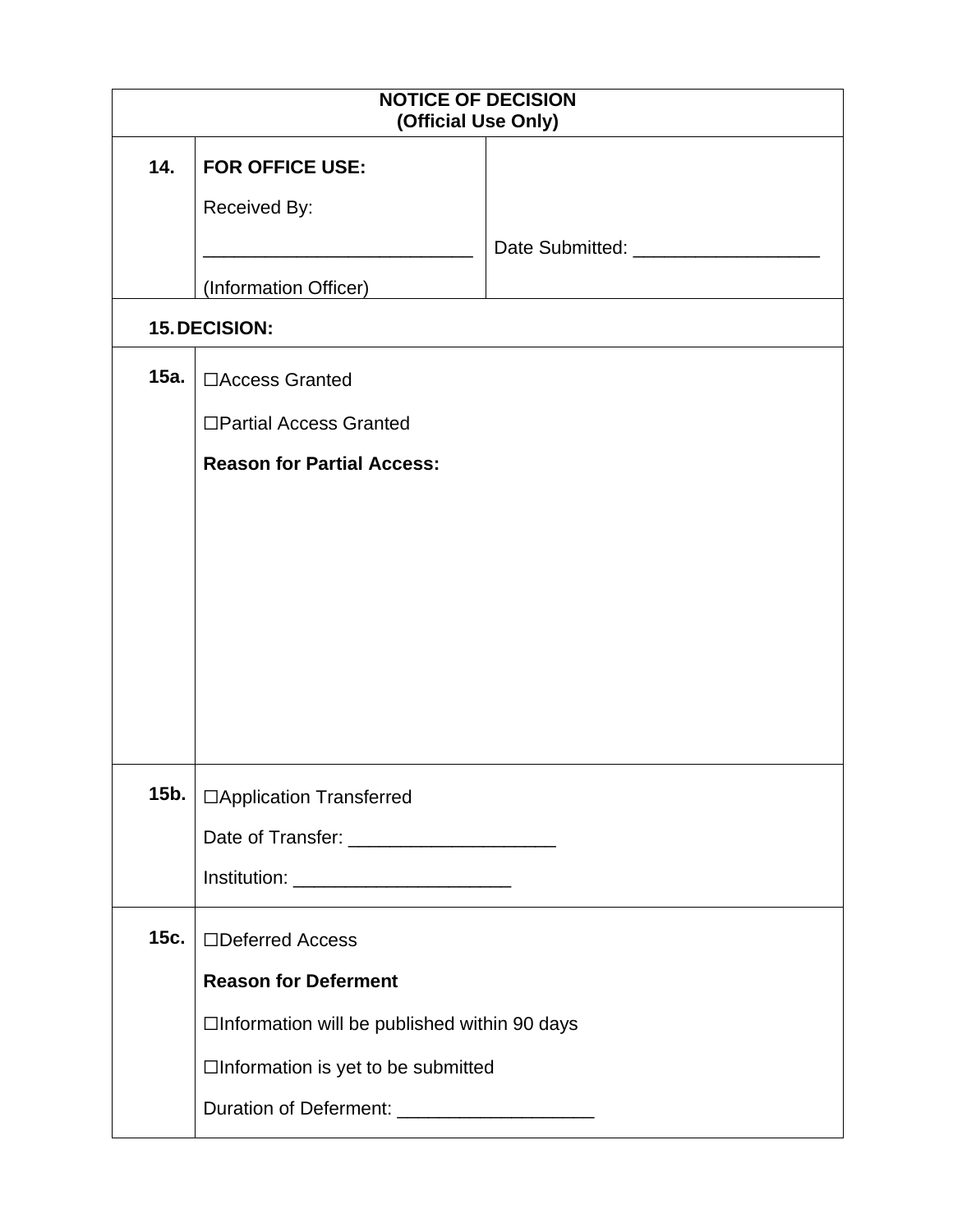| 15d. | □Access Denied                                                            |  |  |
|------|---------------------------------------------------------------------------|--|--|
|      | <b>Reasons for Denial:</b>                                                |  |  |
|      | $\Box$ Information for the President or the Vice-President (s.5, Act 989) |  |  |
|      | $\Box$ Information Relating to Cabinet (s.6, Act 989)                     |  |  |
|      | □Information Relating to Law Enforcement & Public Safety (s.7, Act 989)   |  |  |
|      | $\Box$ Information Affecting International Relations (s.8, Act 989)       |  |  |
|      | $\Box$ Information that Affects the Security of the State (s.9, Act 989)  |  |  |
|      | $\square$ Economic and Any Other Interests (s.10, Act 989)                |  |  |
|      | □Economic Information of Third Parties (s.11, Act 989)                    |  |  |
|      | □Information Relating to Tax (s.12, Act 989)                              |  |  |
|      | □Internal Working Information of Public Institution (s.13, Act 989)       |  |  |
|      | □Parliamentary Privilege, Fair Trial, Contempt of Court (s.14, Act 989)   |  |  |
|      | $\Box$ Privileged Information (s.15, Act 989)                             |  |  |
|      | $\square$ Disclosure of Personal Matters (s.16, Act 989)                  |  |  |
|      | $\Box$ Non – existent Information (s.24, Act 989)                         |  |  |
|      | $\Box$ Application is manifestly frivolous or vexatious (s.27, Act 989)   |  |  |
|      |                                                                           |  |  |
| 16.  | Date of Notice: _____________________<br>Signed: ______________________   |  |  |
|      | Name: _________________________                                           |  |  |
|      | <b>Information Officer</b>                                                |  |  |
|      |                                                                           |  |  |